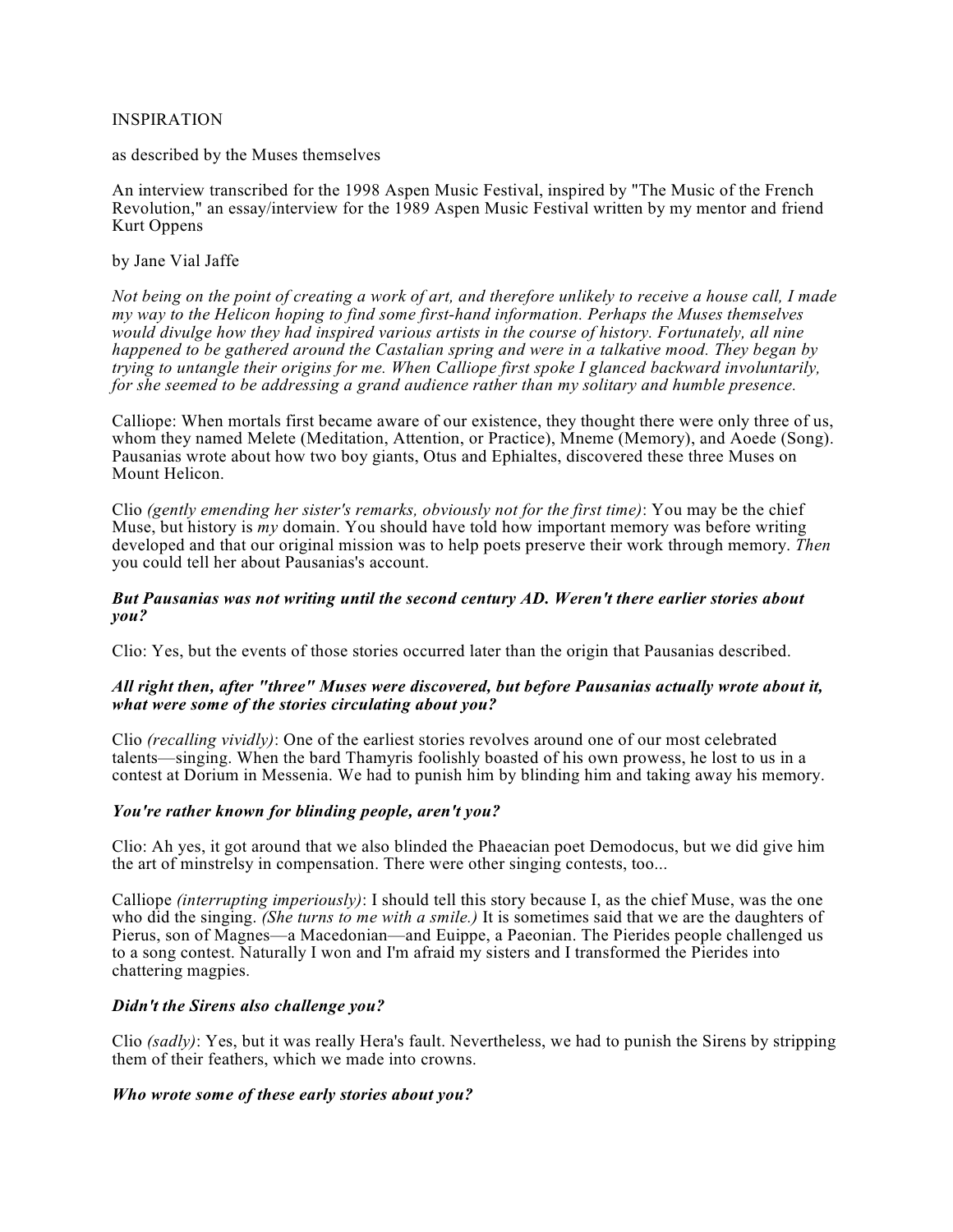Calliope: The Homeric poets, inspired by me, of course.

# *There are some who question the actual existence of Homer or his authorship of the epic poems. Could you set us straight?*

Clio: Well, I really wouldn't want to deprive your historians of their livelihood. We *were* written about in the *Iliad* and *Odyssey*, which are attributed to Homer. Some mortals have argued that he was more of a compiler and editor, but your scholars *have* shown that one author could indeed have composed and memorized such long poems if that individual came from a tradition of repeated storytelling.

### *When would the* **Iliad** *and the* **Odyssey** *have been written?*

Clio: I've been steering your historians to suspect that it was around the mid-ninth century, BC. But you know, don't you, that it was Hesiod's account of us that most writers of antiquity followed. He described us—probably in the eighth century BC—in his *Theogony*, which is generally considered the earliest Greek religious poem.

Polyhymnia *(quoting Hesiod rapturously)*: "From the Heliconian Muses let us begin to sing, who hold the great and holy mount of Helicon, and dance on soft feet about the deep-blue spring and the altar of the almighty son of Cronos, and, when they have washed their tender bodies in Permessus or in the Horse's Spring or Olmeius, make their fair lovely dances upon the highest Helicon and move with vigorous feet. Thence they arise and go abroad by night, veiled in thick mist, and utter their song with lovely voice, praising Zeus the aegis-[shield-]holder and queenly Hera of Argos who walks on golden sandals and the daughter of Zeus the aegis-holder—bright Athene—and Phoebus Apollo....and the holy race of all the other deathless ones that are forever. And one day they taught Hesiod glorious song while he was shepherding his lambs under holy Helicon, and this word first the goddesses said to me—the Muses of Olympus, daughters of Zeus who holds the aegis:

'Shepherds of the wilderness, wretched things of shame, mere bellies, we know how to speak many false things as though they were true; but we know, when we will, to utter true things.'

So said the ready-voiced daughters of great Zeus, and they plucked and gave me a rod, a shoot of sturdy laurel, a marvelous thing, and breathed into me a divine voice to celebrate things that shall be and things there were aforetime; and they bade me sing of the race of the blessed gods that are eternally, but ever to sing of themselves both first and last."

#### *Hesiod used your gift well. Did he recount how there came to be nine Muses?*

Erato *(entering the conversation in a sultry voice)*: He did. It would especially please me to tell of our begetting in his words: "Then in Pieria did Mnemosyne, who reigns over the hills of Eleuther, bear of union with the father, the son of Cronos, a forgetting of ills and a rest from sorrow. For nine nights did wise Zeus lie with her, entering her holy bed remote from the immortals." Our mother was the personification of memory, in case you'd forgotten, and Hesiod was the first to name her. The poet's account goes on: "And when a year was passed and the seasons came round as the months waned, and many days were accomplished, she bore nine daughters, all of one mind, whose hearts are set upon song and their spirit free from care, a little away from the topmost peak of snowy Olympus." Hesiod was also the first to call us by the names that have become familiar to you.

Calliope: Do not forget that other Greek poets including Pindar and Aristophanes invoked us as well. Nor were our visits limited to the Greeks. Among the Roman poets, Virgil asked for our assistance in the *Aeneid*, and the story I told about our singing contest with the Pierides was described in 8 AD by the great Ovid in his epic *Metamorphoses*, Book V.

# *It seems that everything I read assigns different functions to each of you.*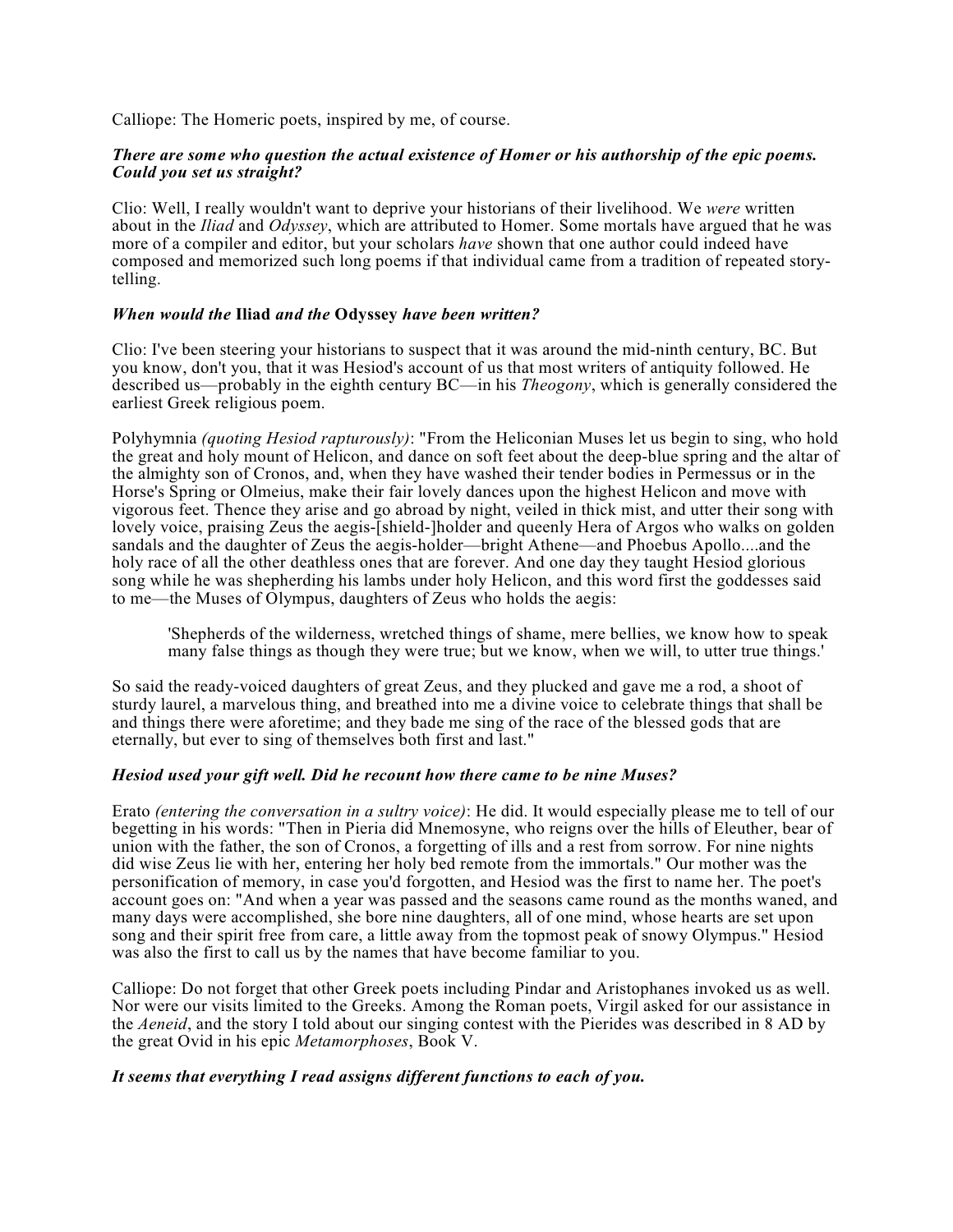Clio: 'Tis true. Each Classical writer made different assignments; these only became somewhat fixed in the later Roman Empire. Take your pick, but quite often Calliope is connected with epic poetry, I with history, Euterpe with flutes (the double aulos, to be exact) and music (sometimes with Dionysiac music; but also with lyric poetry, joy, and pleasure), Thalia with comedy and pastoral poetry, Melpomene with tragedy, Terpsichore with dance and dramatic chorus, Erato with love poetry, Polyhymnia with sacred poetry and religious dance or mime (and sometimes lyric poetry), and Urania with astronomy. Many of us were also assigned specific instruments—I mentioned Euterpe's flutes, and you often see me depicted in art plucking the kithara. Terpsichore often holds a lyre, Polyhymnia a large lyre called a barbiton, and Calliope various stringed instruments. It's extremely confusing, but we are bound together by our heavenly singing. We are often called upon to sing at important occasions for gods or mortals.

*My readers in Aspen would love to know about some of the composers who have benefited from your inspirations. We'd particularly like to know how you helped Mahler, since we're performing both his First and Sixth symphonies this summer.*

*(All nine Muses clamor to speak. Naturally the most commanding Muse wins, but other heretofore silent sisters enter the discussion.)*

Calliope: The First is an epic work, don't you think? You can sense my overall plan in Mahler's conception of the "hero" of the work, Nietzsche's superman.

Thalia *(with sparkling eyes and high color in her cheeks)*: But what about all the pastoral sections? And Mahler's awakening of spring—how do you like my cuckoos? They call in fourths instead of thirds. And it was my idea to use the *Wayfarer* songs that Mahler had composed with my help several years before. How pastoral can you get? *(She cheerfully begins a wordless rendition of* "Ging heut' morgens übers Feld" *as it appears in the first movement.)*

Terpsichore *(pausing in the middle of a pirouette)*: I wanted an Austrian folk dance for the second movement. Don't you think Mahler achieved that character in the Scherzo? He even made the Trio a kind of Ländler. *(She waltzes off.)*

Melpomene *(in dark, mellifluous tones)*: There *is* a funeral march for the third movement...

Thalia: Oh please, it's a mock funeral. And don't forget that he originally called the second half of the work (beginning with this movement) "*Commedia umana*."

Melpomeme: Yes, but the finale contains such despair and longing before its resolution.

Calliope: Which brings us back to my contribution. It really is a monumental work. How do you like my idea of redemption at the end?

### *Clearly many forces are at work. I'm a little afraid to ask about Mahler's Sixth.*

Calliope: Oh, we all agree that Melpomene ought to speak about the Sixth even though it entwines epic, idyllic, dancelike, parodistic, and passionate elements with the tragedy.

Melpomene *(intoning the facts, as if they were inevitable, without any display of sympathy)*: I came to Mahler several times, mostly on summer visits because he was so busy with his conducting duties during the rest of the year. Though his life was relatively happy in the years 1903 and 1904, his obsession with death seemed always present. In the Sixth Symphony it was as if he was prophesying his own doom. I'm afraid I encouraged him—he was a master at reaching the depths of despair in his music. The tragedy is somehow overcome in his other symphonies—they end with triumph, resurrection, quiet bliss, or at least acceptance. But there is something so bleak and hopeless about the ending of the Sixth....Mahler said that in the Finale his "hero" is dealt "three hammer-blows of fate, the last of which fells him as a tree is felled." I must tell you that Mahler himself was sobbing and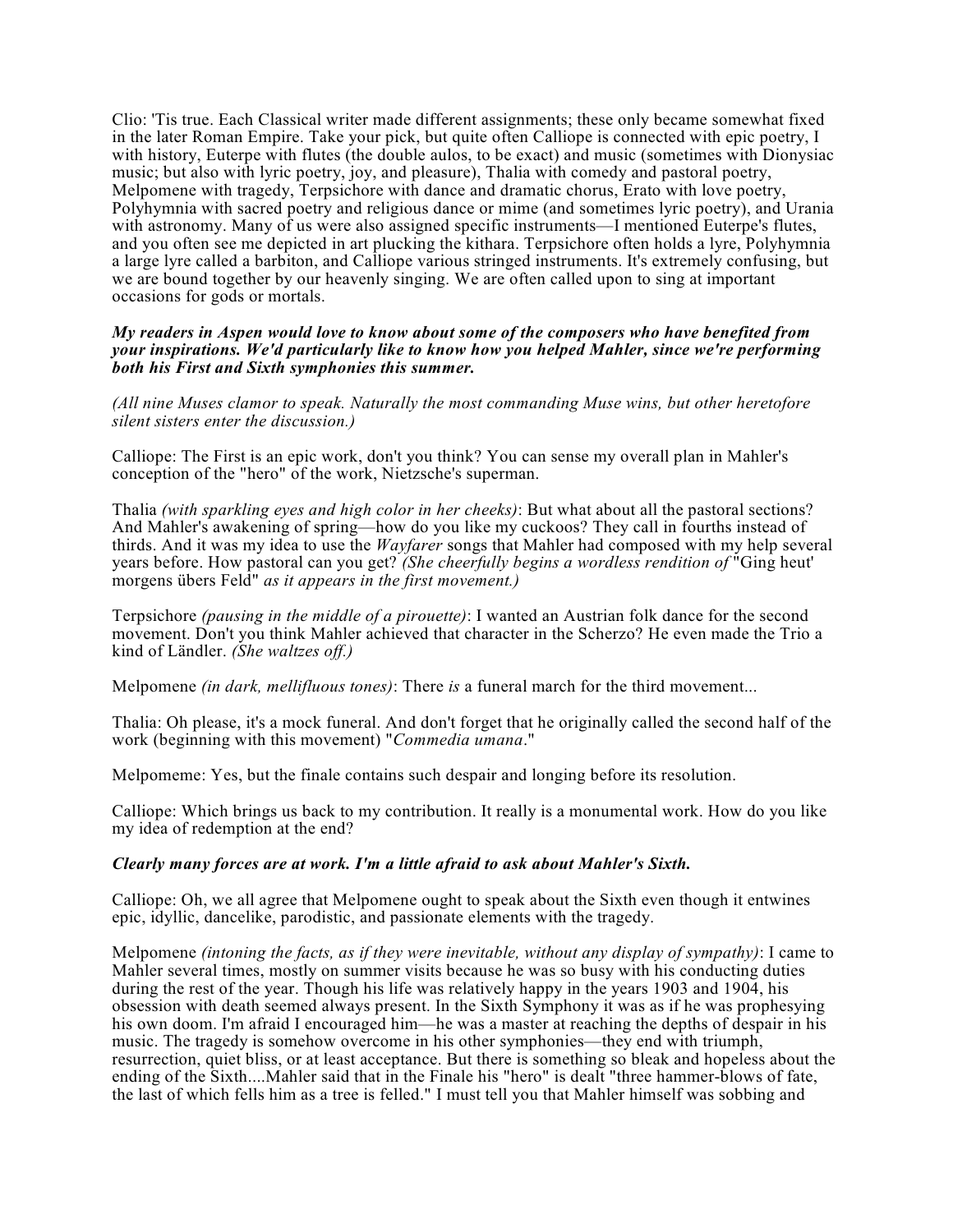wringing his hands after the dress rehearsal for the first performance.

*(We are all silent for a time, staring into the spring, whose bubbling seems suddenly quite loud. Even Terpsichore has come to rest on a nearby rock.)*

Erato *(quietly)*: Through it all I hear Mahler's love for his wife Alma and his love of life in general....How else could there be such tragedy?

Thalia: Come, come...there must be something lighthearted we can discuss.

## (I pull my thoughts back to the present with some difficulty.) We're most fortunate to be able to hear *Verdi's* **Falstaff** *this summer.*

Thalia: Just the thing! Did it surprise you that Verdi could produce such a comedic masterpiece in his old age and after so many celebrated tragedies? I got Boito to send him a sketch of a Falstaff libretto, knowing that Verdi could never resist Shakespeare. Was I right? Verdi couldn't help himself, but he insisted that no one must know he was working on it. He especially admired the way Boito had cleverly combined elements from both *Merry Wives of Windsor* and *Henry IV*.

Erato *(bursting out in song)*: "*Bocca baciata non perde ventura. Anzi rinova come fa la luna*" (Lips that are kissed lose none of their allure. Indeed, they renew it, like the moon). Do you recognize the melting close of Fenton and Nannetta's love duet? I was particularly proud of that phrase.

*(Altogether, as if a telepathic downbeat passed among them, the Muses launch into the notoriously complicated ensemble at the end of Act I.)*

## *It's abundantly clear how you won all those singing contests!*

Euterpe: Or how about Verdi's exquisite "Sul fil d'un soffio etesio" (On the thread of a summer breeze) in Act III, sung by Nannetta (disguised as Queen of the Fairies) and chorus?

Thalia: Or Falstaff and company launching into a final fugue? What a surprise from Verdi, the nonacademician!

#### *Verdi truly outdid himself in* **Falstaff.** *What can you tell me about Carlisle Floyd's* **Susannah?**

Polyhymnia: I suggested to him the Apocryphal biblical story of Susannah and the Elders associated with the prophet Daniel. I also wanted him to focus on the fervor of religious revivalism, set in the rural South, of your United States.

Melpomene: And I wanted him to deal with the tragic aspects of that fervor taken to extremes. You'll be fascinated to know that we suggested he bring his newly completed score with him when he came to your fair Aspen as a piano student. You may be aware that Phyllis Curtin sang in the premiere at Florida State University in 1955, but did you know that it was in Aspen that Floyd had gotten her interested in the role? She then got Mack Harrell interested.

Terpsichore *(doing a do-si-do around Melpomene)*: We have enough here to do the opera's opening square dance!

Melpomene *(steadfastly ignoring her sister)*: But Floyd's dance scene just sets up the fateful events that follow, because the Elders have already made up their minds that Susannah is a sinner. They begin their campaign against her after accidentally spying her bathing in the creek. Susannah, the preacher, and Sam (Susannah's poet brother) are all brought down by forces they are powerless to control. The tragic ending is tremendously effective, and critics applauded the opera's realism. It won the New York Music Critics' Circle award following the first New York performance in 1956. *Susannah* launched Floyd's career.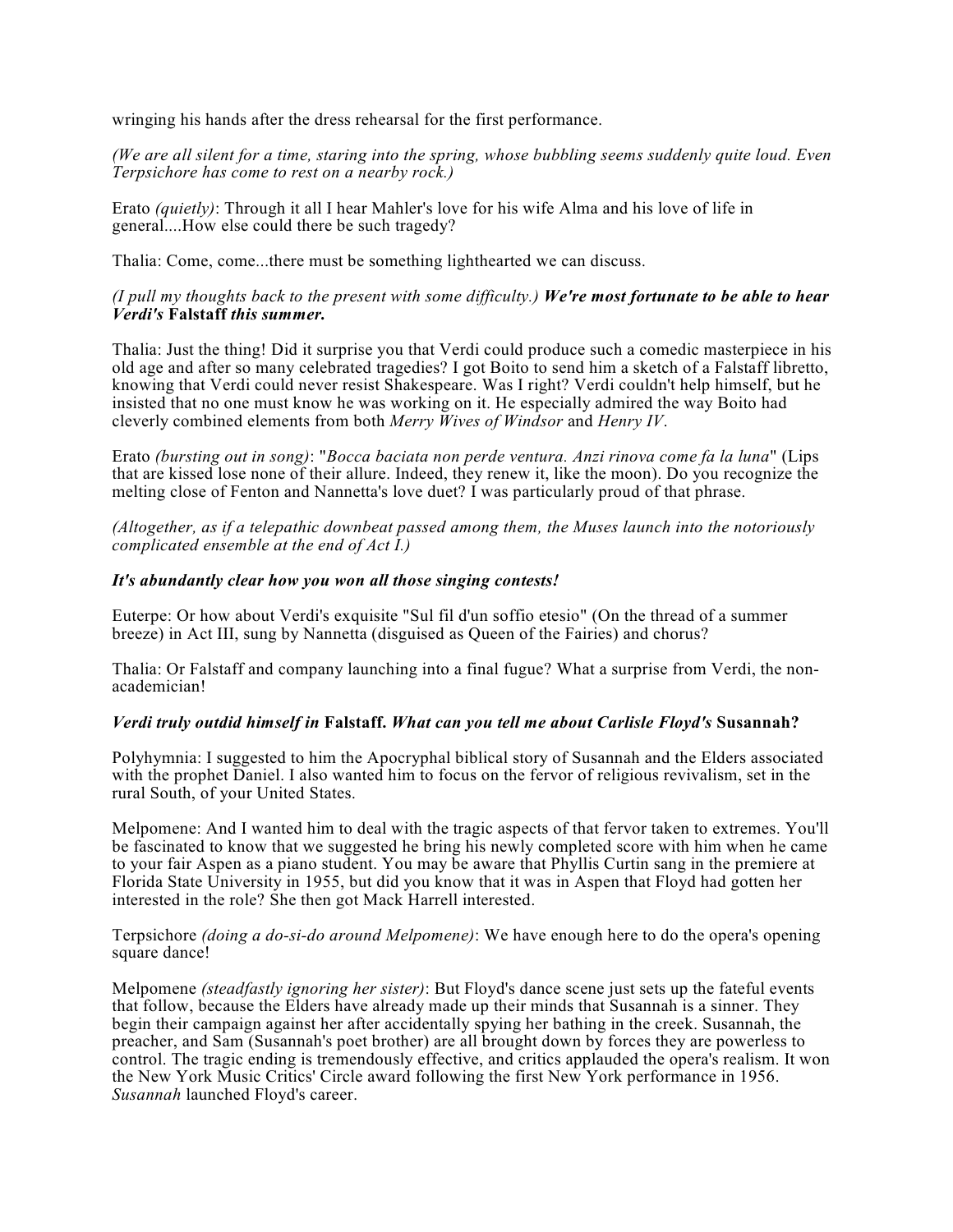Euterpe: Couldn't we get back to some of the instrumental works you'll be hearing in Aspen this summer?

# *Yes, how about Prokofiev's Fifth Symphony?*

Calliope: A very different kind of epic than Mahler's Sixth! It is such a triumphant, victorious work. Prokofiev wrote about it, "My Fifth Symphony was intended as a hymn to free and happy Man, to his mighty powers, his pure and noble spirit. I cannot say that I deliberately chose this theme. It was born within me and clamored for expression." He also stated that the work was "very important to me, for after a long interruption I have returned to a symphonic form of composition. It was the culminating point of my creative life." You can see what an effect my visit had on him in 1944! He hadn't written a symphonic work since 1930.

Euterpe: Many of Prokofiev's works are characterized by driving energy, percussive sounds, and angular themes, and you'll find all of that in this Symphony. But, despite what some early critics thought, Prokofiev possessed a strong lyrical streak, thanks to my efforts. You'll notice it particularly in the slow movement.

Thalia: What about something a bit more pastoral?

Euterpe: Yes, and if at all possible, something a bit orgiastic and with plenty of flutes.

## *It just so happens that Beethoven's* **Pastoral** *Symphony and Debussy's* **Prélude à l'après-midi d'un faune** *are being performed. You wouldn't by any chance be interested?*

#### *(Thalia and Euterpe smile broadly.)*

Thalia: How did you know? I accompanied Beethoven on many of his walks in the countryside.

Euterpe: The storm was really his idea *(Melpomene raises a questioning eyebrow, but remains silent)*, isn't it marvelous? But I whispered in his ear, "You really need a great celebration afterwards." Do you notice how the flute leads into the celebration? And speaking of the flute...I can hardly contain myself when the solo comes at the beginning of the Debussy....He was quite partial to the flute.

Thalia: It really does set the scene perfectly for the pastoral, dreamy piece.

Euterpe: And I hardly need mention the lush, sensual aspects of Debussy's score—really quite exotic and harmonically advanced for 1894.

Terpsichore: Of course it was a masterpiece—it *was* a ballet, after all! Debussy thought Nijinsky's choreography was altogether too explicit, but the work as a whole was an instant success.

#### *Your dancing soul will be thrilled by Copland's* **Rodeo,** *Weber's* **Invitation to the Dance** *in Weingartner's orchestration, Piazzolla's* **Tango Ballet,** *and quite possibly by Beethoven's Seventh Symphony, which Wagner called "the Apotheosis of the Dance"...*

But no one pays attention to my last remark. All heads turn swiftly at the sudden rustling nearby and nine pairs of eves begin to glow as they light upon their gorgeous leader, Apollo. I am awed, but *outwardly try to maintain my journalistic composure.*

#### *Your timing is impeccable. I was just about to ask about another ballet, Stravinsky's* **Apollo***, originally called* **Apollon musagète** *(Apollo, Leader of the Muses).*

Terpsichore *(smiling up at Apollo from an arabesque)*: It was a wonderful idea to center the ballet around our dear Apollo.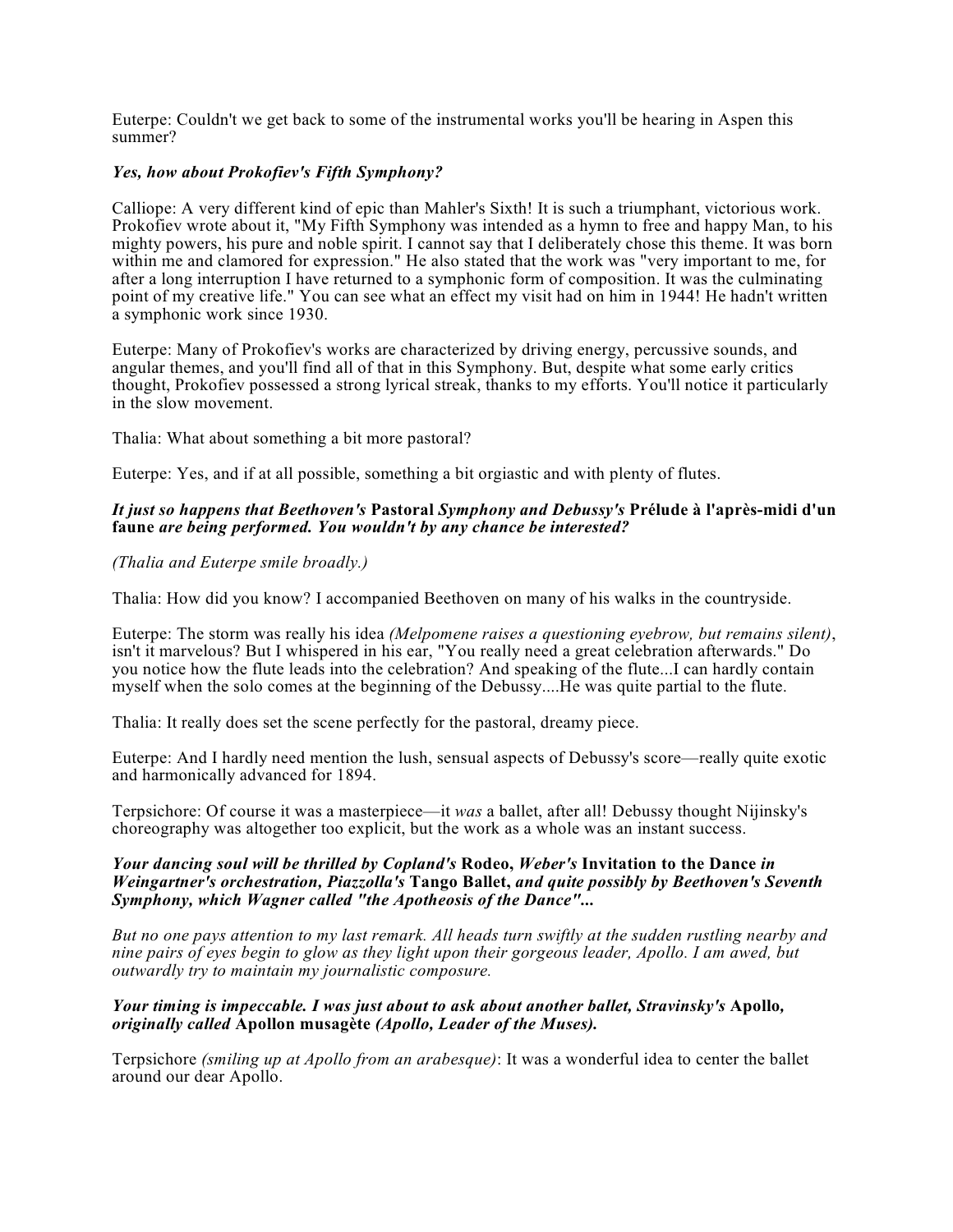Clio *(pouting)*: Yes, but how unfair to reduce the nine muses to three. Only you, Calliope, and Polyhymnia got parts.

Apollo: There, there...*(He gently brushes his fingertips over her furrowed brow.)* Stravinsky did incorporate the wonderful qualities of all of you. And what is truly remarkable—he blended the elements to minimalize contrasts...almost as if the entire spectrum of colors had been focused into white, as is the case with light itself. When Balanchine choreographed the ballet, he described Stravinsky's music as "white on white." He later said that Stravinsky's score was a revelation: "It seemed to tell me that I could dare not to use everything, that I too could eliminate." I, myself like the idea of the color white. It fits in so beautifully with the opening scene when my mother Leta gives birth. *(He gives part of the legend as quoted by Stravinsky in his* Autobiography*)*: "And the earth smiled beneath her and the child sprang forth to the light....Goddesses washed him with limpid water, gave him for swaddling clothes a white veil of fine tissue, and bound it with a golden girdle." You see that I've retained the color scheme of the garments in which I was first clothed.

Polyhymnia *(sighing delicately)*: Such serenity!...The solemnity and grace of those Baroque-inspired dances...The first audiences were somewhat puzzled by what is now celebrated as the great calm of Stravinsky's score.

Apollo: I really must take my leave. My dear Muses...until we meet tonight to entertain the gods on Olympus...

(He strides off, but a bright glow still illuminates our circle. I thought with regret that I would like to *have asked him about Britten's* Young Apollo, *for piano and strings. Nevertheless, I press on.)*

#### *One of our greatest events this summer in Aspen will be a performance of Stravinsky's operaoratorio* **Oedipus Rex.**

Melpomene: It was I who visited Stravinsky in 1925 to plant ideas for his Greek tragedy. Much earlier—in the fifth century BC—I had persuaded Sophocles to take up the same tragic story. By the time Stravinsky thought about Oedipus, he had already become fixed upon the idea of Latin as the language for his work—he said Latin would lend a monumental flavor. The Latin also imparts a certain ecclesiastical flavor, don't you think? *(Polyhymnia nods gently.)* In any case, I prodded Stravinsky to approach his friend Jean Cocteau about writing an Oedipus libretto. The composer didn't like Cocteau's first draft, but the poet's time was not wasted. From this libretto he drew his play *Oedipe-Roi* in 1928 and another Oedipus play *La machine infernale* in 1934. After Cocteau revised the libretto several times and Abbé Jean Daniélou had made the Latin translation, Stravinsky was finally satisfied.

Terpsichore: I suggested to Stravinsky that he could use the chorus to enhance the ancient scenario of the work, which he did, employing only tenors and basses. I especially love the splendid chorus hailing Queen Jocasta at the exact center of the work. It's heard at the end of Act I and repeated at the beginning of Act II! The role of the chorus is especially crucial at the end when Oedipus is too overcome to speak.

Calliope: Although Stravinsky was later so thoughtless as to express dislike for my stroke of brilliance, I urged Cocteau to create the Speaker, who would preview each scene in the language of the particular audience. The audience could then concentrate on the effect of the Latin, rather than on trying to understand the actual words. Cocteau envisioned himself in the role and later performed it, though he was denied that honor at the premiere. Stravinsky truly achieved the epic quality he sought in this work, but his opera-oratorio gained its proper recognition by you mortals only after a long struggle.

Melpomene: I have managed to interest a good many writers and composers in the Oedipus story—one of the most recent artists was Mark-Anthony Turnage. I visited him when he was only twenty-five years old and yet to undertake anything as daunting as an opera. He had been asked by